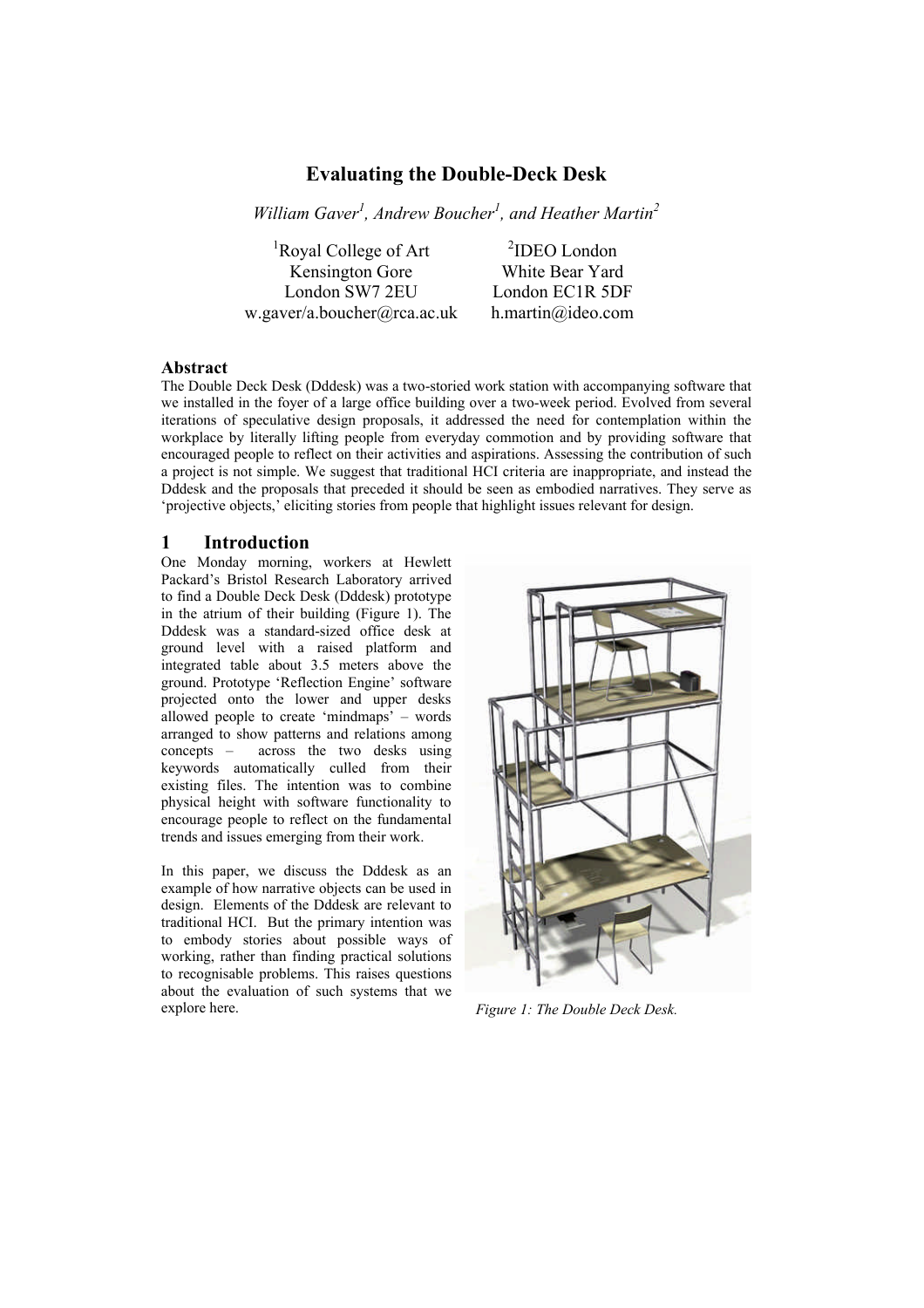# **2 The Dddesk**

The Double Deck Desk was developed as part of the Knowledge Workplace project undertaken by the Appliance Design Studio (ADS), a virtual organisation led by Appliance Studio Ltd. that included ourselves and researchers from IDEO Product Design and Hewlett Packard [see 6, 8]. The aim of the Knowledge Workplace project was to develop digital products and services that would exploit new technologies to support emerging forms of knowledge work. Our group worked relatively independently of the others to develop conceptual designs that could inform more commercial development.

The Dddesk comprised a combination of furniture design with software and interface systems. Several factors constrained the final form: We wanted to maintain the precarious appearance of the original sketches, for instance, so that the benefits of height would be balanced by a sense of risk or even fear. We wanted to combine two desks, but without implying that two people would work at them. Finally, we wanted to maintain a small footprint for the Dddesk to avoid expanding the workspace horizontally as well as vertically.

The prototype was constructed of steel tubing connected using a system of commercial fastenings similar to those used for railings and stage construction. The four surfaces were made of 3/4" birch veneer plywood, and friction pads applied to the landing and upper deck. Two data projectors were mounted near the upper deck, one facing downwards to project on the lower desktop, and one upwards to back-project on a translucent touchscreen inlaid in the upper desk. A computer and printer were mounted under the lower desk.

## **2.1 Using the Dddesk**

The Dddesk was equipped with hardware and software specialised for running Reflection Engine software. The process was initiated by placing a transparent plastic 'Data Puck' in a 'Data Dish' on the front left of the lower desk. Keywords were extracted from text files by comparing word frequencies from individual files with those of a large baseline corpus to find words that were unusually common in the target files [c.f. 3]. Ten keywords for each of six files were projected in randomly organised groups on the lower desk's wooden surface. People could organise keywords into clusters using a cordless mouse as the beginning of creating mindmaps for their work. The lower desk was constrained to simple grouping, so words could not be edited. They could, however, be deleted by 'dropping' them into a glowing red plastic Disposal Chute set into the desk. Completed word clusters could also be sent to the upper desk for further work by dropping them on a Data Transfer Point in the shape of a truncated cone that glowed green. These simple devices, along with the projection of words directly onto the desk itself, removed the experience of using the Dddesk from typical screen-based encounters.

### **2.2 The Dddesk In Situ**

We installed the completed Dddesk in Hewlett Packard Laboratories' atrium, adjacent to a major stairwell near the front entrance where it was difficult for any of the hundreds of employees to miss. Email had been sent to all Lab staff about the project, though passersby still seemed puzzled about the mysterious arrival of this strange piece of furniture. Nearby, however, they could find a leaflet explaining the intention of the project and providing detailed instructions for the Dddesk's use. This was presented as a 'Quick Start Guide' to encourage people to imagine what it would be like to own such a product rather than seeing the Dddesk as a prototype to be evaluated. Interested passersby were given a tour of the Dddesk and shown how it worked, and a local employee was available to guide people in its use over the two-week period.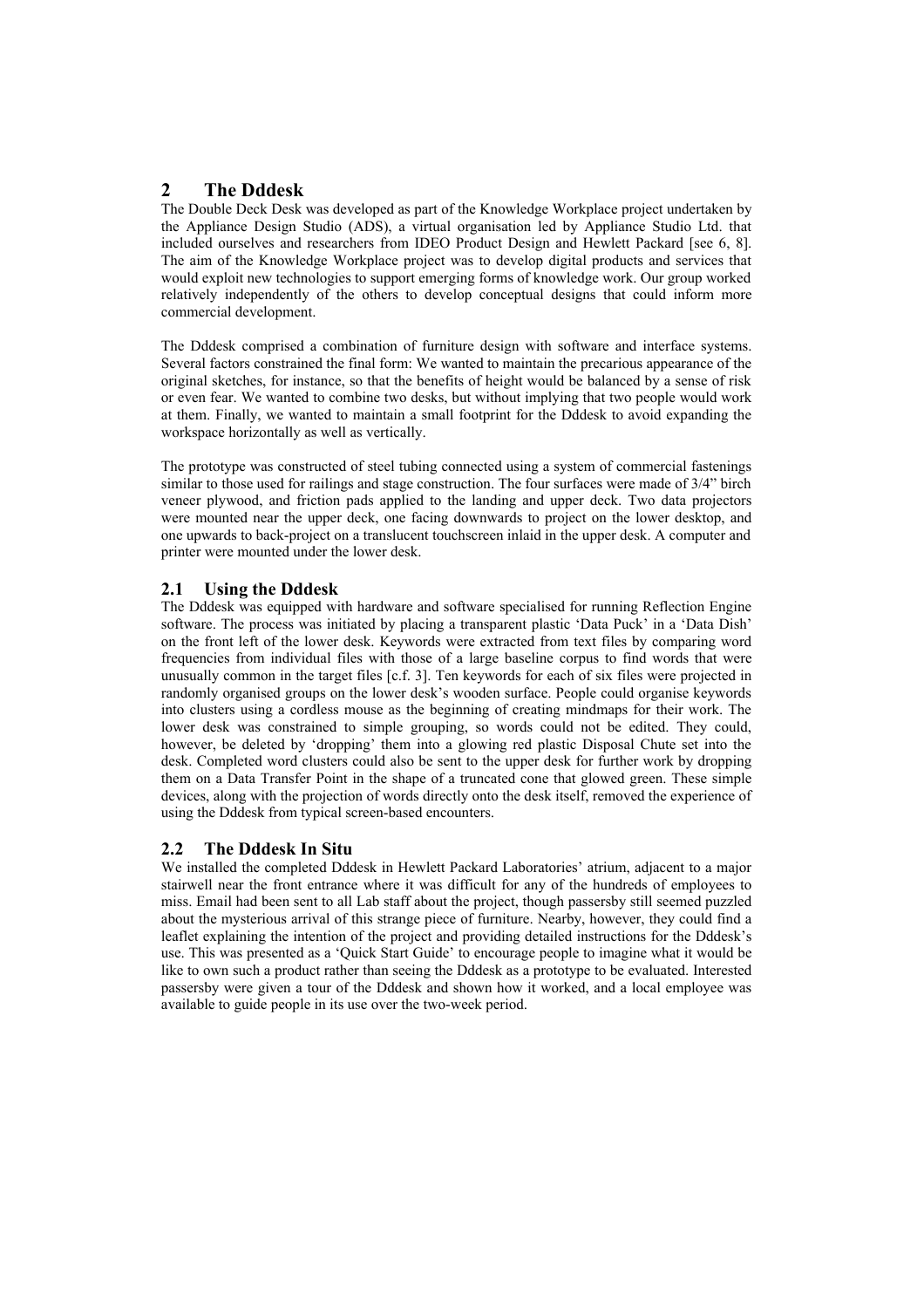We used several methods to encourage feedback about the Dddesk. We set up a contest via email for short stories about the Dddesk, asking participants to imagine it in their own lives or in some fictional world. A sketchpad was left with the Dddesk so that people could write comments. Finally, we chatted with viewers as they tried out the Dddesk or merely passed by to take a look.

## **3 Evaluating the Dddesk**

The Dddesk's deployment within Hewlett Packard was more similar to a performance or exhibition than a traditional evaluation. How can we assess the Dddesk in these circumstances?

#### **3.1 Human Computer Interaction**

From a traditional perspective on Human-Computer Interaction, the project seems confusing, almost absurd. The most visible aspect of the work, the two-story desk itself, was heavy and very tall, raising health and safety issues that Hewlett Packard's safety officers impressed upon us strenuously. But more fundamentally, the Dddesk as a piece of furniture is simply outside the province of HCI, difficult to assess using the perspectives and expertise the field represents.

The Reflection Engine software, in contrast, is more topical for HCI. As a new application for previous research on keyword extraction and information visualisation [e.g., 4], it suggests a 'solution' to the 'problem' that there are few technological tools for reflection [c.f. 9]. Similarly, the active object interaction techniques we used, such as the Data Puck, Disposal Chute, and TransferPoint, are also recognisable within HCI [e.g. 7]. But we didn't run usability tests with clearcut tasks and measurements. Nor did we embed the Dddesk in anybody's working life to observe usage and changes in work patterns over time.

So from a traditional HCI view, the Reflection Engine and interface may be interesting but they are untested, and the Dddesk itself is apparently irrelevant. But clearly this isn't the whole story. The Reflection Engine, the Data Transfer Point, and the Disposal Chute might all be evaluated in traditional ways, but to do so would be to miss the forest for the trees. For the Dddesk wasn't a prototype for development so much as an evocative object meant to elicit narratives about technology and work. This requires different ways of thinking about its successes and failures.

#### **3.2 Value Fictions**

One way to consider the Dddesk is as a 'value fiction.' This term comes from Dunne's work on strategies for using design as a form of research [4]. According to Dunne, designers can not only investigate the material aesthetics of technologies, but also their conceptual aesthetics, and particularly the sociocultural roles they play in our lives. Value fictions are one strategy for doing this. The opposite of science fiction, which tends to explore impossible technologies in recognisable cultures, value fictions explore possible technologies used to serve unusual cultures [e.g. 5]. Their contribution is in questioning prevailing attitudes about technology's role and in suggesting new issues and possibilities.

Value fictions take the form of products or systems presented through descriptions, proposals, scenarios, or functioning prototypes. Making use of the fact that all artefacts can be seen as embodying their designers' implicit or explicit theories [2], artefacts designed as value fictions embody a narrative of use. They imply a story about who might use them, why, and how.

Taken as a value fiction, the Dddesk should be appraised as a narrative rather than as a tool. The Dddesk's function, from this perspective, is to tell a story about how technologies might serve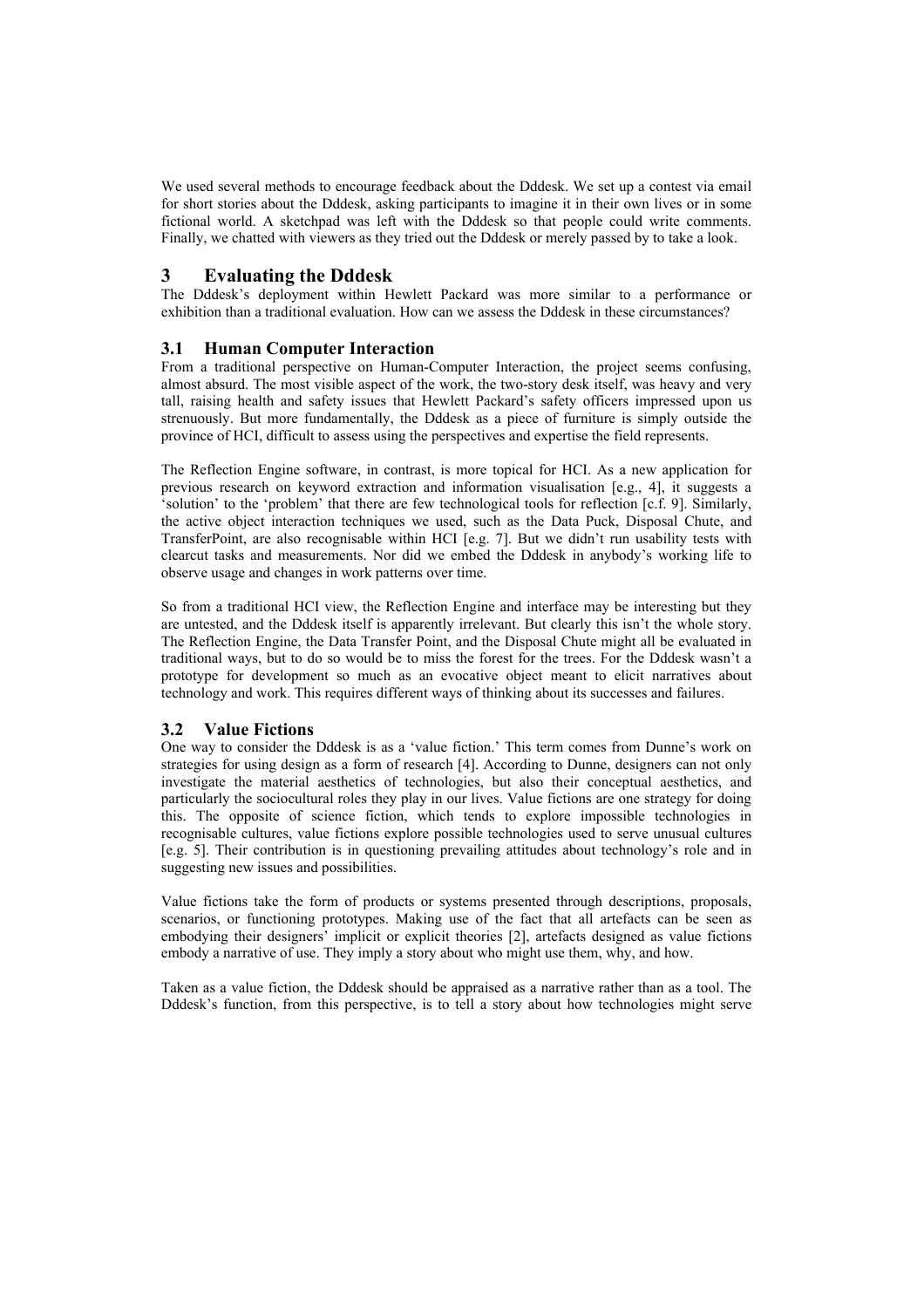psychological, social, and cultural values in ways outside our current imagination. Its functional and interactive features are important only as they are necessary or useful in telling this story. Like props in a drama, they should propel the story, or at least not disrupt it, but they do not need to function fully to serve the plot. Instead, the Dddesk's success as a value fiction depends on its ability to communicate and provoke new understandings of work.

### **3.3 The Dddesk as Story-teller**

The purpose of the Dddesk was to raise issues about the nature of modern knowledge work, and in particular to suggest that achieving contemplation is a value to be supported. Once the Dddesk had been explained to people, they engaged with this story through their interactions with the software and the Dddesk itself. Indeed, sitting on the upper desk did seem to evoke feelings of peace and contemplation, removed from activities below. But was not spontaneously perceived this way by uninformed observers. For while The Dddesk was successful in prompting viewers' narrative interpretations, the stories they told were not what we had expected.

Divergent interpretations of the Dddesk emerged from the very beginning of its development. As we constructed it within our studio space, for instance, some of our colleagues complained that it suggested surveillance over our closely packed working environment. Within Hewlett Packard the Dddesk's appearance was initially greeted with bemused speculations about vertical officesharing, prompted, we learned, by its coincidence with a programme to reduce office space. Finally, our requests for stories about the desk prompted accounts of its being used in a child's room by parent below and child above, or as a setting in which defence lawyers could practice dominating the opposition. As far as we could tell, nobody spontaneously interpreted the Dddesk according to our original intentions of providing an opportunity for contemplation and reflection. While this may have been influenced by the materials we used in its construction (which evoked scaffolding or playground equipment rather than office equipment), the fact remains that the story it had to tell was not obvious to everyone.

### **3.4 The Dddesk as Projective Object**

Despite the Dddesk's failure to communicate unequivocally, it remained a powerfully suggestive object. We realised that its success lay in its ability to provoke people to tell stories about it that revealed their desires and fears about the workplace. From this point of view, the Dddesk can be seen as a 'projective object,' similar to the projective tests used by psychoanalysists. Just as projective tests employ ambiguous imagery to elicit people's interpretations and thus reveal their preoccupations, so the Dddesk impelled but did not constrain interpretation. It served to raise issues regarding work without resolving them. With people reading it in terms of surveillance, space efficiency, play, or power, as well as our suggested interpretation of contemplation, the Dddesk demanded explanation but did not provide it.

It was the Dddesk's very unclarity as a narrative object that made it effective in eliciting a wide range of interpretations. In this it resembles art pieces which invite explanation only to thwart it. Examples range from the Surrealists to contemporary artists who offer suggestive images from underspecified events [e.g. 10, 11]. In the case of the Dddesk, its power to impel numerous narratives seems to come from the juxtaposition of a normal desk with the use of height, a psychologically powerful dimension with many implications.

Our growing belief that the Dddesk worked as a projective object was reinforced when the New York Museum of Modern Art not only requested earlier renderings to use in its catalogue for an exhibition on future workspaces [1], but also used a modified version for the catalogue's cover and